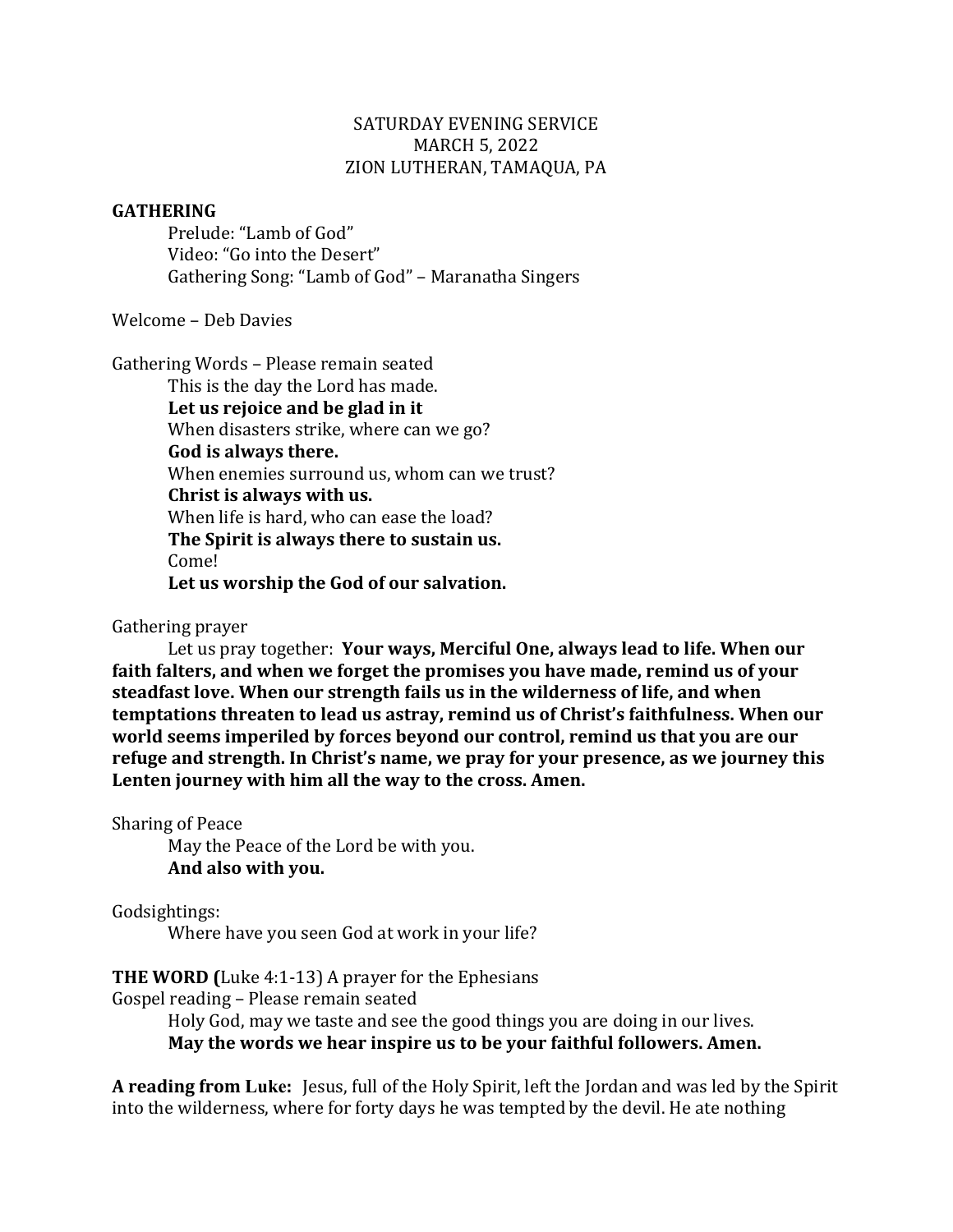during those days, and at the end of them he was hungry. The devil said to him, "If you are the Son of God, tell this stone to become bread."

Jesus answered, "It is written: 'Man shall not live on bread alone."

The devil led him up to a high place and showed him in an instant all the kingdoms of the world. And he said to him, "I will give you all their authority and splendor; it has been given to me, and I can give it to anyone I want to. If you worship me, it will all be yours."

Jesus answered, "It is written: 'Worship the Lord your God and serve him only.'"

The devil led him to Jerusalem and had him stand on the highest point of the temple. "If you are the Son of God," he said, "throw yourself down from here. For it is written: "'He will command his angels concerning you to guard you carefully; they will lift you up in their hands, so that you will not strike your foot against a stone.' $\mathbb{d}$ ]"

<sup>12</sup> Jesus answered, "It is said: 'Do not put the Lord your God to the test.'"

When the devil had finished all this tempting, he left him until an opportune time.

The Word of Our Lord **Thanks be to God!** 

Today's message - Deb Davies

Special music - "What a Day That Will Be" Pastors Cindy White and Darryl Kensinger

### **Praise & Prayer**

Offering our gifts

Let us pray: Lord of life and love, we offer these gifts to you. Bless them and use **them, that others might be encouraged in the faith. Gracious God, use our lives as** well. Help us share your story and pour out your love on everyone we meet. In the **name** of Christ, we pray. Amen.

Prayers of the People

God calls us to be a praying people. Let us join in prayer, offering our praise, thanksgiving, and concerns to God ... For the church throughout the world and for all who proclaim the message of God's healing love. (Pause for silent prayer.) Lord in your mercy ...

## **Hear our prayer**

For all the nations and peoples of the earth, and for justice, mercy, and peace. (Pause for silent prayer.) Lord in your mercy ... **Hear our prayer**